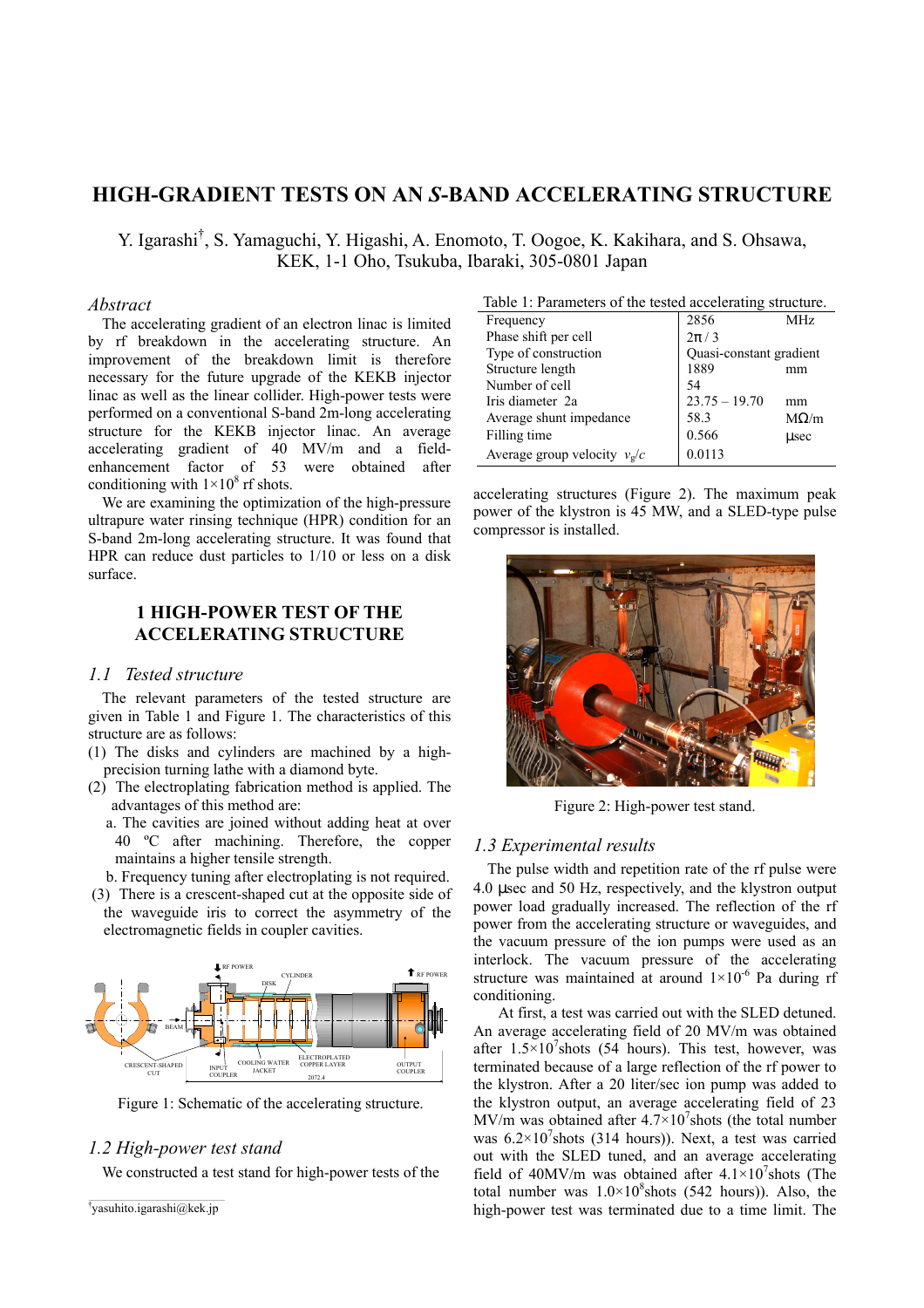average accelerating field (SLED tuned) versus the number of shots is shown in Figure 3.

The total amount of dark currents caused by fieldemitted electrons load measured as an index of progress of the rf processing by two Faraday cups set upstream and downstream of the accelerating structure. The fieldenhancement factor  $(\beta)$  can be obtained from a modified Fowler-Nordheim (F.N.) plot. The F. N. plots and  $\beta$  values are shown in Figures 4 and 5, respectively. The final values of β (with SLED tuned, *E*=40 MV/m) were 52 (upstream) and 53 (downstream), respectively.



Figure 3: Average field *vs*. number of shots (with the SLED tuned).



Figure 4: Modified F. N. plot (with the SLED detuned): (a) upstream, (b) downstream.



Figure 5: Field-enhancement factor (β ) *vs*. number of shots: (a) upstream, (b) downstream.

# **2 HIGH-PRESSURE ULTRAPURE WATER RINSING OF THE ACCELERATING STRUCTURE**

It has been reported that the high-pressure ultrapure water rinsing technique (HPR) is very effective to improve the field gradients for normal conducting and superconducting RF cavities [1, 2]. HPR eliminates surface contamination, such as dust particles, that is thought to be one of the causes of field emission. We have a plan to apply this technique to the S-band 2m-long diskloaded accelerating structure.

# *2.1 Removal effect of dust particles by HPR*

We investigated the HPR effect on the surface of sample copper disks that were used with the accelerating structure. We measured the number and size of dust particles on a disk surface with a scanning electron microscope (SEM). Ultrapure water is pressurized up to 9MPa by a diaphragm pump, and is jetted from the nozzle of a stainless-steel pipe (Figure 6). A sample disk is set inside the stainless-steel vessel (Figure 7). This vessel turns around the pipe and moves up and down during water rinsing. After water rinsing, the vessel is dried by a scroll pump. A typical SEM photograph is shown in Figure 8.



Figure 6: Nozzle of a stainless-steel pipe.

Figure 7: Sample disk.